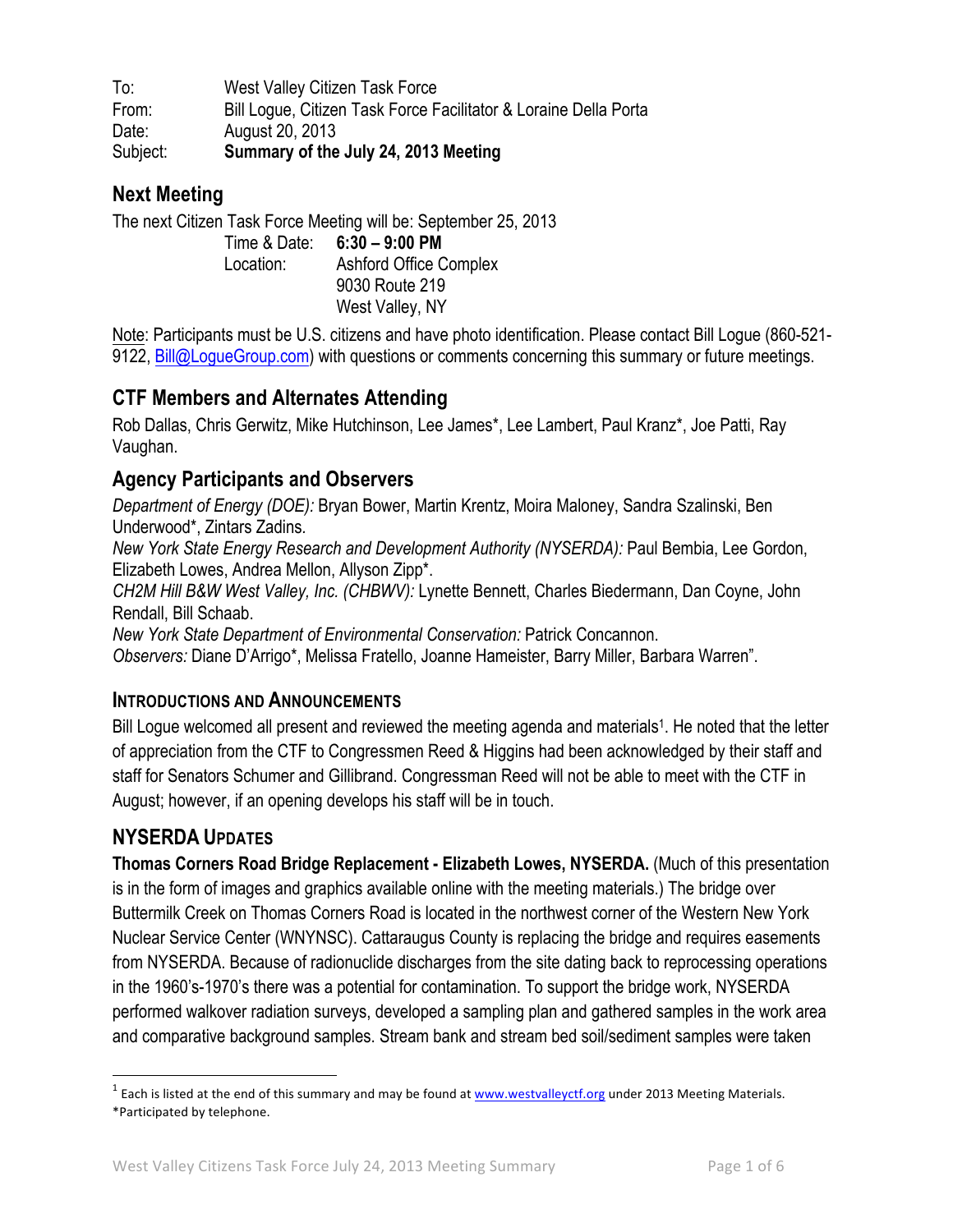with geoprobes and hand augurs. Ms. Lowes reviewed the survey and the sampling approach and locations. The goal of the sampling effort was to support worker protection during bridge removal and replacement activities that involved disturbance of potentially impacted soils/sediment. The county has finished demolition and will begin construction.

Gamma scan results indicated no areas of activity greater than two times background. Likewise, none of the analytical results indicated gross alpha or tritium levels over twice background levels. Two samples showed gross beta levels slightly over twice background levels. One sample indicated Cs-137 levels of ~15 picocuries/gram, significantly above background of ~0.5 picocuries/gram but not a level of concern from a worker protection standpoint. Because this was the only result that indicated levels significantly over background NYSERDA had the laboratory reanalyze the sample and also took another sample in the same area and had it analyzed. The reported value of the sample reanalysis was in line with the original reported result of ~15 picocuries/gram, however, the second sample taken at the location did not show elevated Cs-137. Regardless of the one Cs-137 result, NYSERDA's survey/sampling effort confirmed that there was not a significant potential for workers to encounter contamination at levels that would present a hazard. Nevertheless, NYSERDA provided radiation survey coverage during bridge demolition/construction activities that involved disturbance of potential impacted soils/sediment; during these surveys no activity greater than twice background was encountered. Ms. Lowes concluded the presentation by providing a status of the County's bridge replacement work.

**Frank's Creek Erosion Mitigation Project – Lee Gordon, NYSERDA.** Mr. Gordon reminded the group of the previous erosion control work at Erdman Brook. The design for Frank's Creek is similar to that of Erdman Brook, a pool-riffle installation designed by Bergman Engineering to dissipate energy to protect the downstream area from erosion. Permits were required from the New York State Department of Environmental Conservation (NYSDEC) and the US Army Corps of Engineers. National Fuel replaced a natural gas line under the creek. Work is planned for completion in September. In response to questions, Mr. Gordon explained that from valley wall-to-wall the structure is anchored to the 100-year flood level, larger interlocking concrete blocks are unlikely to move in a large storm, smaller materials may move. He was hesitant to say what size storm would move materials. There are automated time-lapse photography lapse cameras at the Frank's Creek work site that take pictures approximately every 15 minutes.

**State-Licensed Disposal Area Trench 14 Leachate Levels – Lee Gordon, NYSERDA.** Mr. Gordon reminded the group that between early 2011 and December 2012 the Trench 14 leachate levels rose 4" but have not increased or decreased since. Water/leachate level monitoring frequency has increased from quarterly to monthly and results are reported to NYSDEC. A contract for a hydrological evaluation of the leachate level increase is being put in place.

#### **PROJECT UPDATE**

Dan Coyne of CHBWV presented a project update. He noted that 5 months of work has been performed without a recordable injury. Management will cook lunch for site workers in appreciation for safe work.

**Site Operations.** The dam and rail inspections are complete. A repair of a 36" gate valve for Lake 2 is planned. The rail repair plan is being developed and will be presented in the future. A hydrant was remotely repaired avoiding excavation. In the Main Process Plant Building (MPPB) and Vitrification Facility a new heating system has been installed allowing asbestos removal work from steam pipes.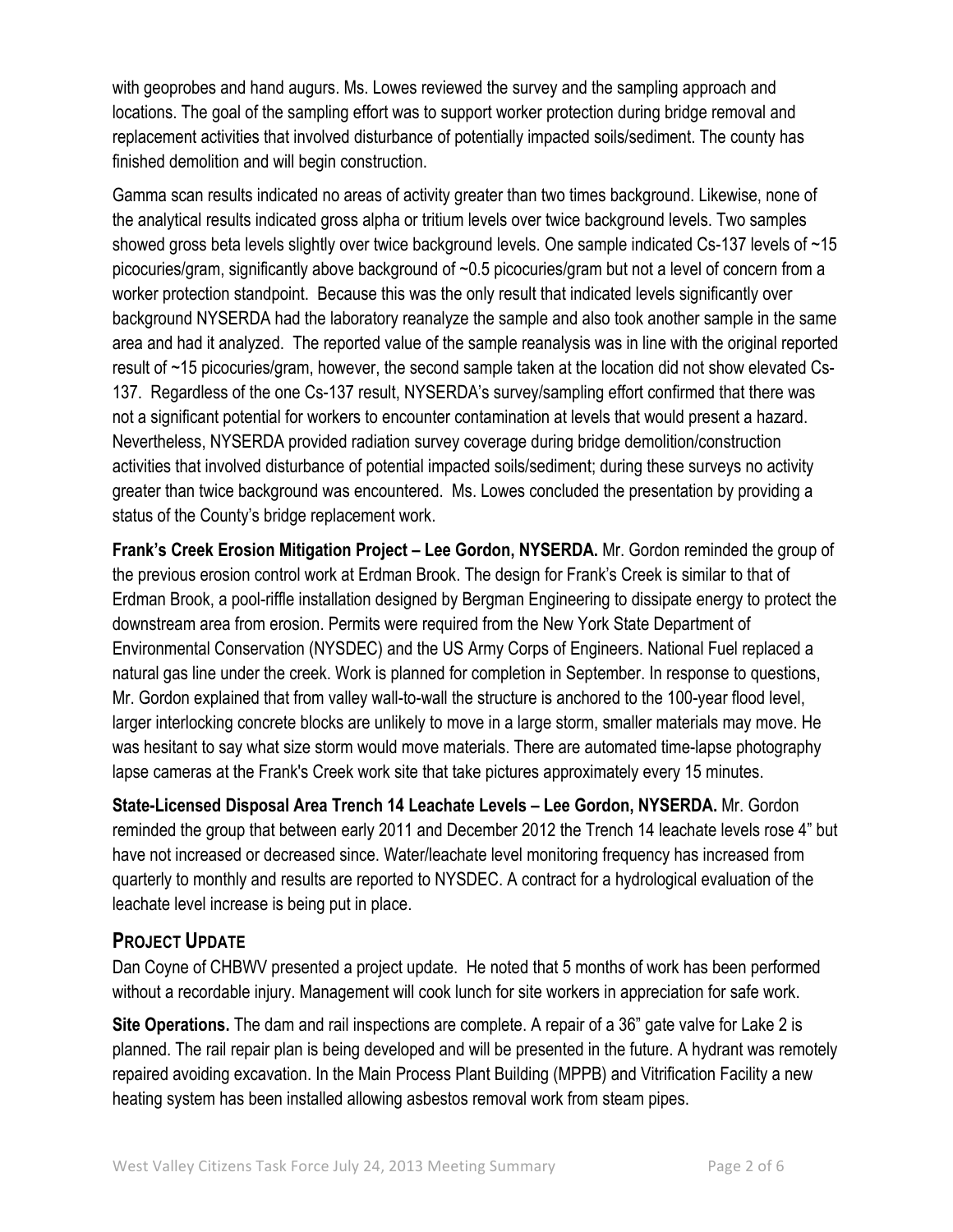**MPPB & Vitrification Facility.** The MPPB Lower Extraction Aisle deactivation is complete, as is asbestos abatement on piping in the Analytical Lab Aisle, Analytical Decon Aisle and Laundry. In the Vit Facility the Out-of-Service piping systems in the Operating Aisles are deactivated and clean out continues of equipment, materials and debris from the Vit Cell.

**Balance of Site Facilities.** Work instruction packages are being developed for demolition of four additional facilities. Waste load out is complete for the Old Warehouse Foundation, Waste Tank Farm Test Tower, Vitrification Fabrication Shop Slab and 3 of 4 Hazardous Waste Lockers. The remaining, former hazardous waste locker is being used to replace the old lube storage shed, which is starting to rust.

**Tank & Vault Drying System.** All liquids in Tank 8-D3 are projected to be evaporated by September 30, 2013. In April 2013 evaporation was reduced in Tank 8D-4 to allow time to develop a plan for disposition of the tank and its contents before the sludge is uncovered. There are currently ~3,700 gallons of liquid and ~1,100 of sludge in the tank. The liquid shields the highly radioactive Cesium in the sludge. The Savannah River site is developing and testing techniques that may be applicable to WVDP. Budget allocations need to be determined and DOE will present the plan at a future meeting.

**Waste Shipping.** Mr. Coyne reviewed the volumes and percentage completion of waste shipments. Lowlevel waste (LLW) shipment is 38% complete; mixed-LLW is 25% complete, and all industrial and hazardous waste shipments are complete.

**Melter, CFMT, MFMT Shipping.** The Vitrification Melter, Concentrator Feed Makeup Tank (CFMT) and Melter Feed Hold Tank (MFHT) shipping preparations are under way. In July routes and destinations will be identified, grouting components and specifications, disposal certification and the solicitation for hauling released. In August the hauling and transportation plan RFP will be released, crane mobilized, grouting performed and package certification. In September the hauling contract will be awarded.

**TRU Waste Disposition.** A TRU Waste Disposition Plan will establish the scope of remaining work. Waste will be packaged to Waste Isolation Pilot Plant (WIPP) like standards on the assumption that WIPP criteria will meet those of any facility which would ultimately accept the waste. The plan will address recharacterization of the inventory, inventory with inadequate visual inspection, characterization of commingled waste and the best means to process high fissile gram equivalent (FGE), and high dose containers.

**HLW Canister Storage Project & HLW Accomplishments.** Design is complete for the Multi-purpose Canister Overpacks (MPC), Vertical Storage Casks, Storage Pad and Transport System. Decontamination testing with remote vacuuming of canister tops is complete. Proposals for the storage pad and canister decontamination system are being evaluated. A Stormwater Pollution Prevention Plan was submitted to NYSDEC. The procurement award is complete for 8 Vertical Storage Cask Liners, materials for 8 MPCs and the cask transporters. The roadway from the MPPB to the pad area is being analyzed and clearing the path in the MPPB for canister move continues. An RFP for pad construction was released. The Shipping Cask Safety Analysis Report Amendment is drafted and will be submitted for NRC approval.

**Discussion.** A CTF member asked if the performance based contract method was yielding the desired results in performance and cost savings. Mr. Bower stated that the contract was awarded at a lower cost level than the government estimated in the Request for Proposal. As such, the contractor provides a plan,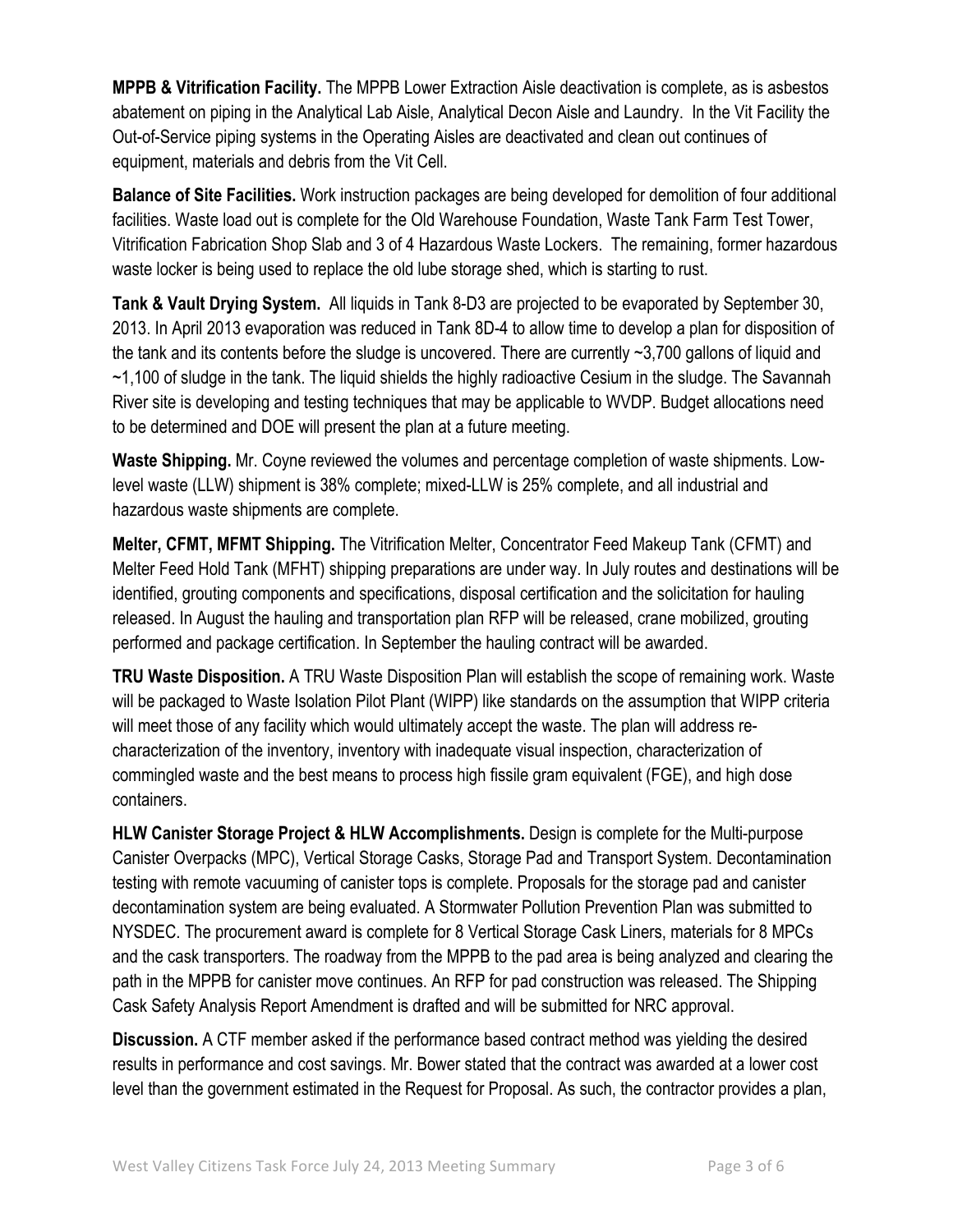and cost schedule that complies with the contract and that DOE monitors it on a monthly basis. Some areas are doing well and others, such a moving the 3C-2 Dissolver, less so. DOE and CHBWV have been able to manage the additional funding in FY 2012 and Sequestration funding in 2013 to adjust and accelerate some work. Funding for FY 2014 and its impact has yet to be determined. Mr. Coyne noted that the uncertainty in funding cycles have been a distraction to workers.

# **PERMEABLE TREATMENT WALL UPDATE**

Charles Biedermann of CHBWV presented a performance update on the North Plateau Groundwater Plume (NPGP) Permeable Treatment Wall (PTW). At the outset he summarized the design requirements which are essentially to remove Strontium-90 from the contaminated groundwater through an ion exchange process using the zeolite wall without redirecting the contamination or changing the groundwater flow. The system is designed not to limit strategies for addressing the plume during decommissioning and to be removable. Installation was completed in November 2010 and includes 66 monitoring wells in the wall and 22 wells adjacent to the wall. Baseline monitoring was performed in early 2011. In addition to well monitoring and sampling, there are periodic physical inspections and limitations on salt and limestone use in the area. A 5-year comprehensive sampling and monitoring report will be released in January 2015.

Results of inspections and monitoring to date indicate no significant erosion, no substantial alteration of groundwater flow and effective removal of Strontium-90 based on the significant decreases in the down gradient wells. Some local variations in performance were expected and have been observed. These are in 6 intra-PTW wells and one up and one down gradient well showing higher contamination. The former included 2 wells that exceed the Derived Concentration limits. Data is being analyzed to assure no breakthrough in the wall and the design limit of 10 picocuries has not been exceeded. The down gradient well has decreased and issue is likely due to east-west water flow passing through the wall obliquely. Mr. Biedermann showed detailed graphics of water flow and contamination levels. The Swamp Ditch levels are decreasing but, as annual levels fluctuate year to year, this will take time to determine conclusively.

In conclusion Mr. Biedermann noted that the PTW is functioning as designed, monitoring and evaluations will continue quarterly. The PTW received a 2012 DOE Sustainability Award.

## **AIR MONITORING PROGRAM UPDATE**

John Rendall of CHBWV provided an update on the air monitoring program which is part of the overall monitoring program for air and water effluents. As reference he noted dose from man-made and natural background radiation is each 310 mrem/year and the dose at WVDP is 0.044 mrem/year. Monitoring results are reported to the US EPA.

**Stacks.** The monitoring of 7 stacks is continuous monitoring for gross alpha and beta particles and continuous sampling for them and site isotopes. Fifteen portable ventilation units perform continuous sampling. Emissions are extremely low at 0.03% of the standard for 2012. And at 0.0027 mrem/year for the Maximum Exposed Offsite Individual where the standard is 10 mrem/year.

**Demolition Support.** Low volume air samplers were used to support worker safety and control of work area monitoring. Dust monitoring was also performed. These air samples were monitored every 30 minutes during work and at shift end. Contamination surveys were performed at the work perimeter every 30 minutes. There were no observed levels of concern.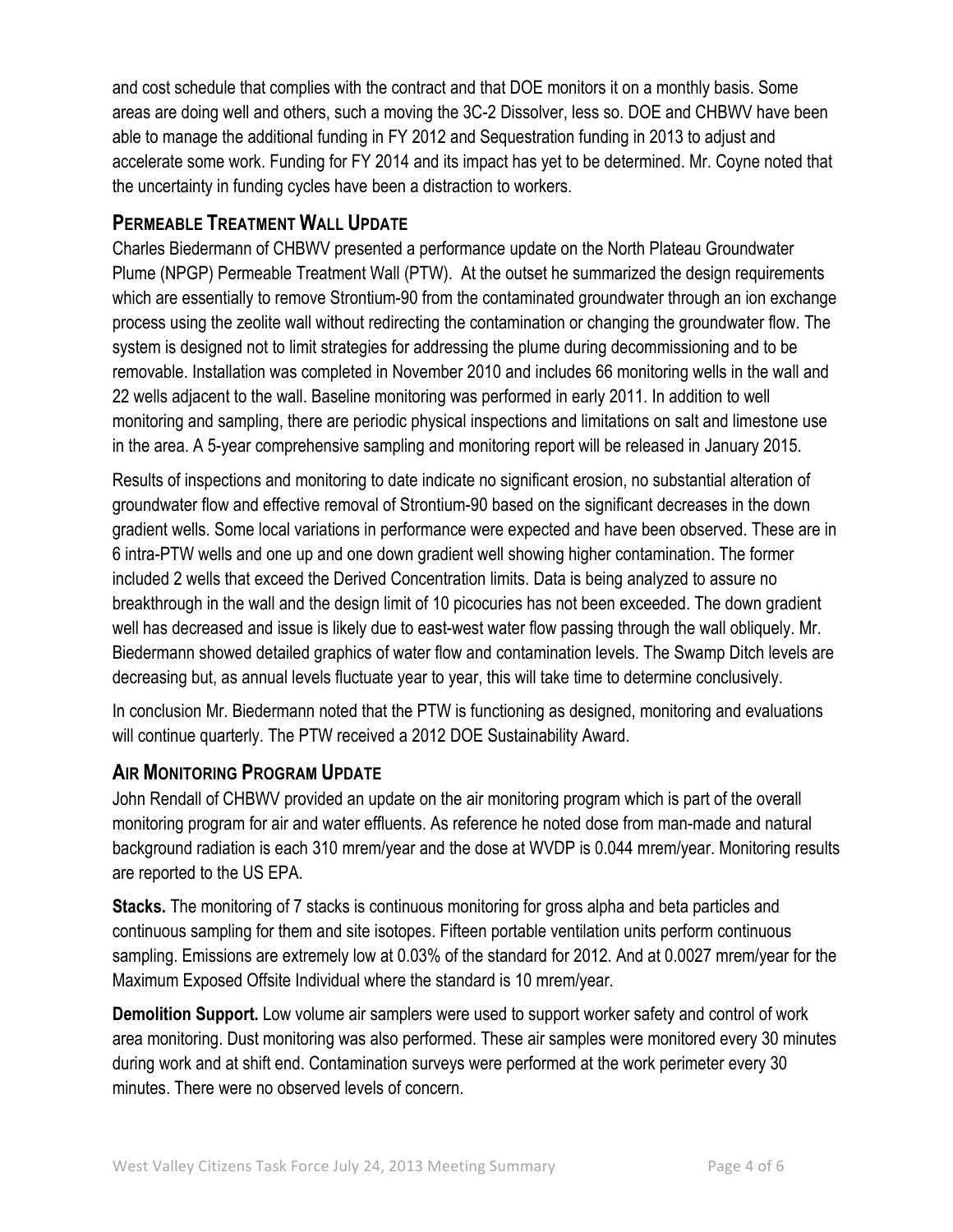**Ambient Air.** This program has background and 16 stations near the site perimeter. Fiber filters are 99.98% efficient. The commitment is to have stations monitoring continuously at least 80% of the time; this has been exceeded. Data is compared to models. There have been no observable levels of concern. The system detection capability is at 5% of the EPA National Emission Standards for Hazardous Air Pollutants (NESHAP) standard. In conclusion, Mr. Rendall showed summaries of the last two quarters of validated data that show results consistent with background levels. No issues are apparent for May through June.

### **CTF DISCUSSION**

In answering questions concerning the recent budget amendment, Mr. Bower noted that other sites were not cut as severely and that even if the amendment passes the full \$18 million is not guaranteed for WVDP. A CTF member asked the agencies to provide information on what the funds will be used for, how effectively they have been used, and the impact of less, level and increased funding. This will help make the case in asking for funding and ensure that funds are being used appropriately. Several commented that with reduced funding min-safe costs would increase because some facility maintenance and equipment replacement could not be deferred. Others noted that as work performed has reduced risk it has also reduced funding thereby postponing final cleanup. It was proposed that the next convincing argument for funding relates to the Phase 2 decision and work. Mr. Bower committed to communicating with the CTF the information that they requested which will help in informing legislators and constituents about appropriate funding. This ties in with the Outreach Work Group efforts to create dashboard metrics. Some of this may need to await a contract modification between DOE and CHBWV.

Bill Logue reported that outreach to potential additional CTF members was ongoing. The CTF will not meet in August and the Quarterly Public Meeting will be held on August 28.

## **OBSERVER COMMENTS**

Barbara Warren asked for a presentation on the HLW canister move. Mr. Coyne explained this could be a topic for a Quarterly Public Meeting and that the contract for the canister was signed with NAC in June and the canister decontamination plan was being refined. She also asked about air monitoring and Mr. Rendall explained that this had been in place since fall 2012 with some stations previously in the community with prior site contractors. She also asked about canister contamination and it was explained that some surface contamination was expected based on the airflow through the MPPB. A CTF member asked if canister washing would be sufficient. It was explained that there were initial plans for CO<sup>2</sup> decontamination but that the "wet wipes" appeared to be working.

#### **ACTION ITEMS**

| Action                                                     | Who; Date                     |
|------------------------------------------------------------|-------------------------------|
| Requested Information to CTF to assist in funding outreach | <b>DOE &amp; NYSERDA; TBD</b> |